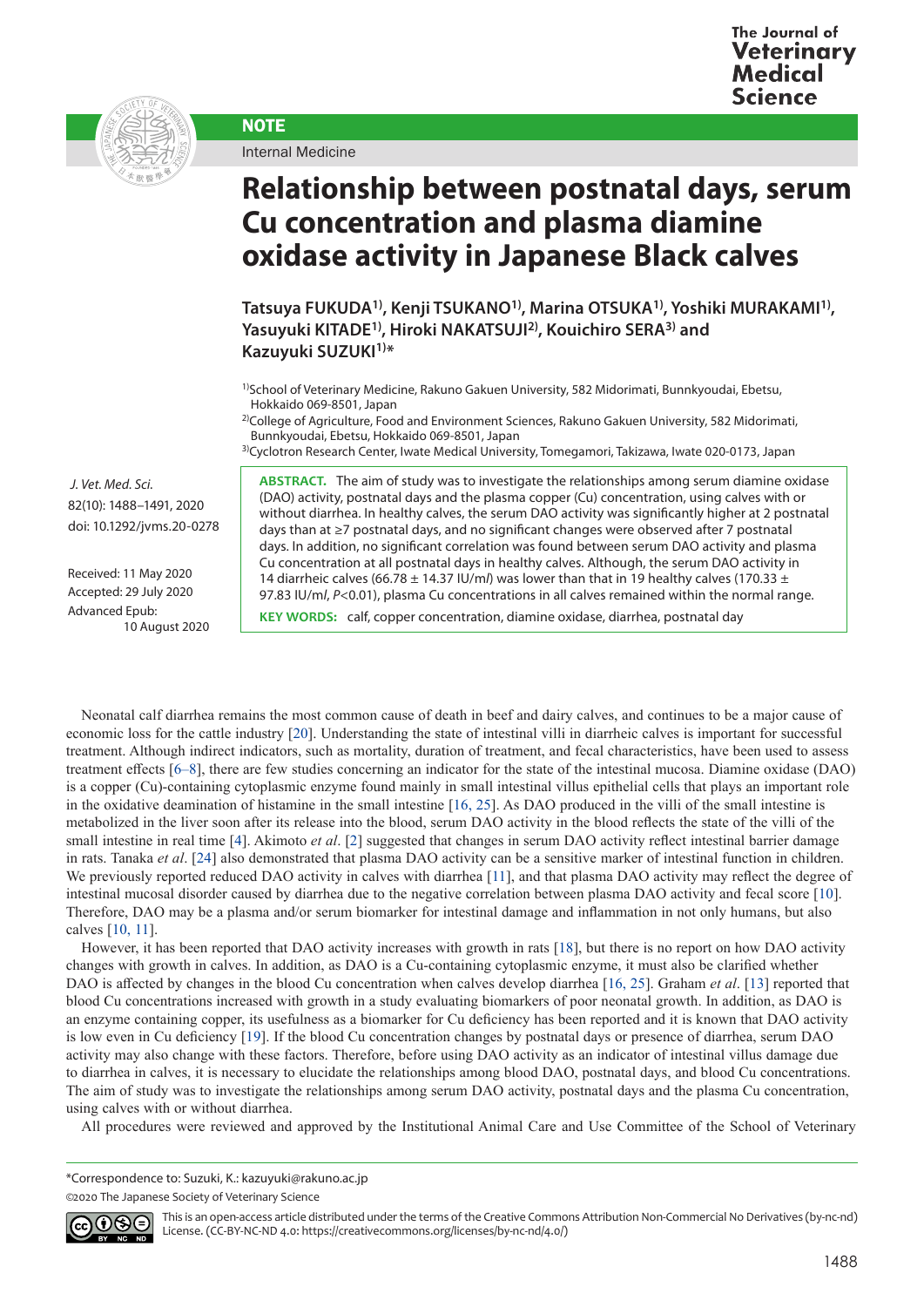Medicine, Rakuno Gakuen University (Approval#: VH18C9). Fiftyeight healthy Japanese Black calves in the Miyagi region of Japan at 2 (n=8), 7 (n=10), 10 (n=12), 14 (n=7), 21 (n=10), and 180 postnatal days (n=11) were enrolled to investigate the relationship between DAO activity and postnatal days. All calves were fed dam's milk freely and managed in a nursing barn with dams until 21 days after calving. At 180 postnatal days (=6 months), calves were separated from dams and weaned. All calves had *ad libitum* access to hay and water.

In addition, 14 calves that were presently diarrheic (watery and/ or muddy diarrhea) but had no other clinical signs, such as fever (>39.5°C), decreased suckle reflex or deeply sunken eyes, were enrolled as diarrheic calves (diarrhea group) to investigate the relationship between DAO activity and plasma Cu concentration. The average and range of postnatal days were  $11.9 \pm 1.4$  (mean  $\pm$  SD) days and 10–14 days, respectively. As a control group, 19 healthy calves at 10 to 15 postnatal days were extracted from the above study. The mean postnatal days in the control group was  $12.6 \pm 1.6$  days, which was similar to that in the diarrhea group. The fecal status was assessed using a scoring system (0: firm, 1: pasty, 2: loose, and 3: watery) described previously [[14](#page-3-7)]. Fecal tests were performed to identify the causative organisms for diarrhea (rotavirus, coronavirus, *Cryptosporidium parvum*, and K99 *Escherichia coli*) using the fecal strip test (Tetrastrips, Bio-X Diagnostics S.A., Rochefort, Belgium).

Twenty-m*l* blood samples were collected from the jugular vein using a sterile disposable plastic syringe, and immediately stored in 10-m*l* vacuum serum separation and heparinized blood collection tubes (Venoject II, TERUMO, Tokyo, Japan). Blood samples were then centrifuged at  $3,000 \times g$  for 15 min in order to harvest serum and/or plasma. Serum and/or plasma samples were stored at −20°C until assayed.

Serum DAO activity was measured by a bovine specific ELISA system (Bovine DAO ELISA kit, My BioSource Inc., San Diego, CA, USA). In addition, serum aspartate aminotransferase (AST) and γ-glutamyl transpeptidase (GGT) activity in the diarrhea and the control groups were also measured using an automatic biochemical analyzer (Dade Behring, Inc., Deerfield, IL, USA). In this study, the



**Fig. 1.** Sequential changes in serum diamine oxidase (DAO) activity and plasma Cu concentration according to postnatal day. Serum DAO activity peaked at 2 postnatal days and then significantly decreased. The plasma Cu concentration was the lowest at 2 postnatal days and then increased significantly. \*: *P*<0.05, \*\*: *P*<0.01 vs. 2 postnatal days, Significant differences were assessed by one-way ANOVA followed by Tukey's HSD test or Kruskal-Wallis test, followed by the Steel-Dwass test after assessment of variance.

mean concentrations of Cu in plasma were measured by particle-induced X-ray emission (PIXE) analysis at the Nishina Memorial Cyclotron Center (Takizawa, Iwate, Japan). The lower limit of detection for this assay is 10−5 *µ*g/m*l* in plasma. A detailed description of the preparation, methodology, and experimental setup was reported previously [[3, 22](#page-2-3)].

Data are shown as means ± standard deviation (SD). All statistical analyses were performed using EZR (Saitama Medical Center, Jichi Medical University, Saitama, Japan), which is a graphical user interface for R (The R Foundation for Statistical Computing, Vienna, Austria). More precisely, it is a modified version of R commander designed to add statistical functions frequently used in biostatistics [\[15](#page-3-8)]. Changes in serum DAO activity and plasma Cu concentration by postnatal day were assessed by one-way ANOVA followed by Tukey's honestly significant difference test or Kruskal-Wallis test, followed by Steel-Dwass test after assessment of variance. The correlation between the Cu concentration and DAO at each postnatal day was evaluated using Pearson's correlation coefficient after evaluating the variance. Comparisons of serum DAO activity and plasma Cu concentration between diarrhea and control groups were assessed by Student's *t* test or Mann-Whitney *U* test after evaluating variance. The significance level was *P*<0.05.

Sequential changes in serum DAO activity and plasma Cu concentration by postnatal day are shown in Fig. 1. The serum DAO activity was the highest the 2 postnatal days reaching 388.7 ± 75.1 IU/m*l*, and then decreased significantly by 7 postnatal day and stabilized from 7 (180.0 ± 70.6, *P*<0.00001 vs. 2 postnatal days) to 180 postnatal days (130.6 ± 71.9, *P*<0.00001 vs. 2 postnatal days). Several studies reported that the reference range for serum DAO activity in healthy Angus steers and heifers, and Japanese Black calves (11.5 ± 0.8 postnatal days) were 127.8–157.7 IU/m*l* [\[1](#page-3-9)7] and 153.9 ± 72.0 IU/m*l* [[11\]](#page-3-3), respectively. Therefore, the average value of serum DAO activity in Japanese Black calves 7 to 180 postnatal days in this study was similar to previous studies [[11, 17](#page-3-3)]. Luk *et al*. [\[18](#page-3-5)] reported that DAO activity in rats was low at birth, increased gradually with age, reached a peak at 22 days, and then remained at normal adult levels. This is because in the first 3 postnatal weeks the crypts elongate, cell proliferation increases, the villi lengthen, and mature mucosal cells bearing sucrase, maltase, and other brush border enzymes appear. On the other hand, neonatal calf enterocytes have the unique ability to non-selectively absorb numerous macromolecules, including immunoglobulins, by pinocytosis [\[5\]](#page-2-4). This cessation of macromolecular absorption occurs approximately 24–36 hr postpartum and is termed gut closure [\[2](#page-3-10)1]. This study did not clarify why calf serum DAO activity behaved differently from that of rats, but may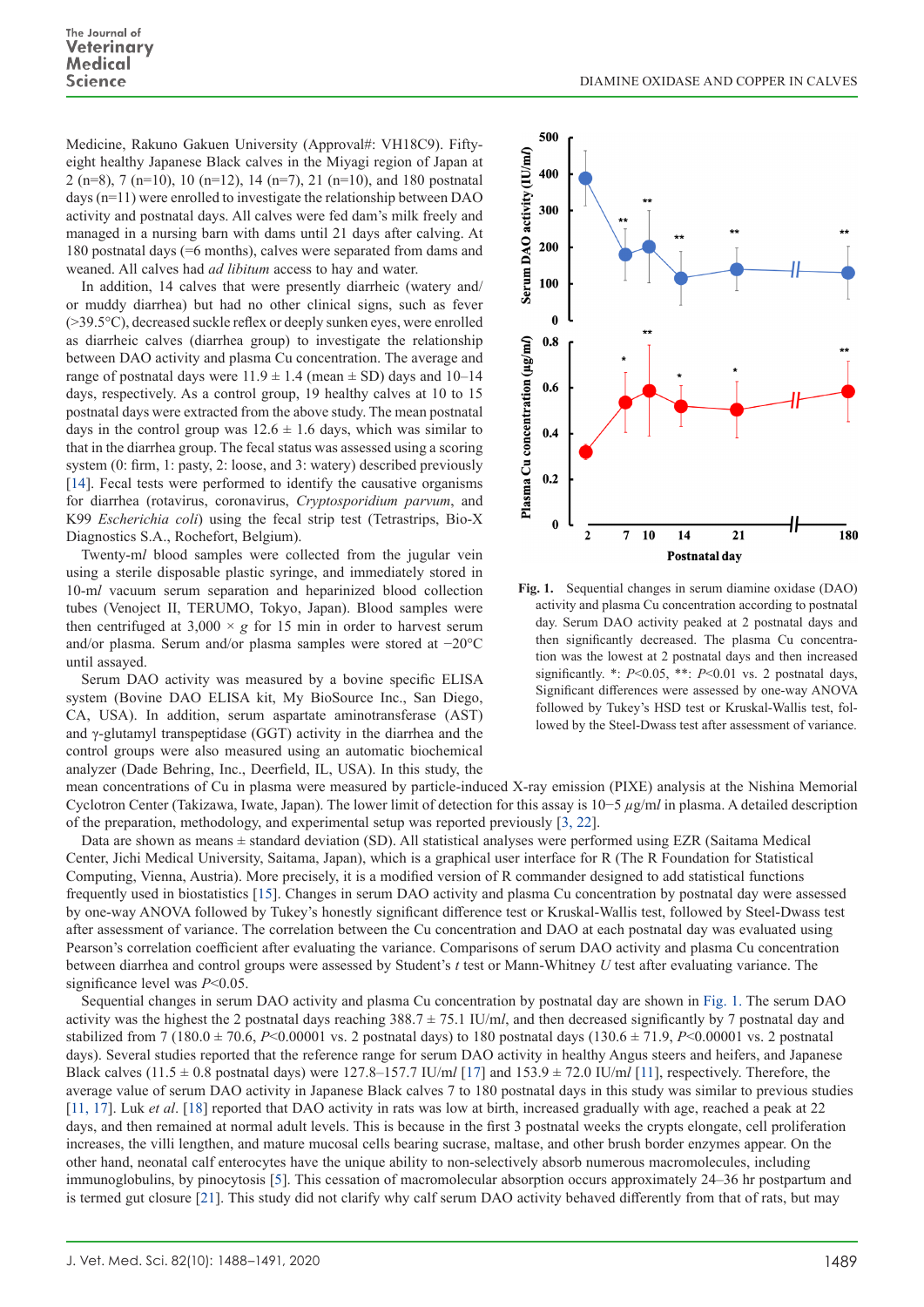reflect these cow-specific intestinal changes.

The plasma Cu concentration exhibited a change opposite to the serum DAO activity by the postnatal day. The plasma Cu concentration was the lowest at 2 postnatal days  $(0.32 \pm 0.033 \ \mu g/ml)$ , and then it significantly increased and stabilized after 7 postnatal days  $(0.54 \pm 0.13, P<0.05)$ . Therefore, no significant correlation was found between serum DAO activity and plasma Cu concentration at all postnatal days. The increase in plasma Cu concentration in this study was also considered to accompany growth.

Since serum DAO activity and plasma Cu concentration stabilized 7 postnatal day, the comparison between serum DAO activity and plasma Cu concentration in control and diarrhea group was evaluated at 10 to 15 postnatal days. The median fecal scores in the diarrhea and control groups were 2 (Min–Max: 2–3) and 0 (Min-Max: 0–0), respectively. As a result of the fecal strip test, diarrhea-inducing organisms were not detected in 10 calves and rotavirus was detected in 4. The serum DAO activity of rotavirus infected (n=4) or not infected calves (n=10) was  $66.15 \pm 10.62$  and  $67.02 \pm 16.14$  IU/ml, respectively, but no significant difference was observed (*P*=0.923). Rotavirus preferentially targets the mature villous enterocytes and spares the crypts, generally causing moderate villous damage [\[9](#page-2-5)]. In serum DAO activity, however, no significant difference was observed between rotavirus-positive and -negative calves. Therefore, damage to the intestinal mucosa was comparable to that of calves in which rotavirus was not detected. Acres *et al*. [\[1](#page-2-6)] reported that rotavirus was detected in healthy and diarrheic calves. Since diarrheic calves in this study had few pathogens, it was unclear that serum DAO activity altered by differences in pathogens or type of diarrhea such as osmotic or malabsorptive diarrhea. However, pathogen detection could not be always correlating with severity of intestinal damage. From this point of view, measurement of serum DAO activity might be useful for veterinary practitioners due to offering additional information related to intestinal mucosal states regardless of the type of diarrhea and pathogens.

In this study, the serum DAO activity in the diarrhea group (66.78 ± 14.37 IU/m*l*) was significantly lower than that in the control group (170.33  $\pm$  97.83 IU/m*l*, *P*<0.0001). The plasma Cu concentrations in diarrheic and control groups were 0.54  $\pm$  0.16 and 0.56 ± 0.17 *µ*g/m*l*, respectively. Therefore, no significant difference was observed between groups (*P*=0.741). Plasma Cu concentrations in both groups were over 0.50  $\mu$ g/m*l* [\[1](#page-3-9)7], which is the standard value for Cu in cattle. In this study suggested that the presence of diarrhea did not reduce calf plasma Cu concentration to deficiency. Cu deficiency in ruminants is a primary deficiency in which Cu intake is insufficient or as a secondary deficiency, whereby other factors in the diet interfere with the absorption or metabolism of Cu [[12](#page-3-11)]. Javad *et al*. [23] reported that the plasma concentrations of Cu in calves with spontaneous diarrhea hardly changed. We hypothesize that the Cu deficiency in calves is more general under chronic conditions. This suggestion may be supported by the previous study evaluated blood Cu concentration as biomarkers of poor neonatal growth [[13](#page-3-6)].

As the postnatal change in DAO stabilizes 7 postnatal days and there was few Cu deficiency in spontaneous diarrheic calves, the serum DAO activity of diarrheic calves after 7 postnatal days may reflect injury of the intestinal mucosa.

While, liver function in particular affects the alteration of blood DAO activity [[4](#page-2-1)]. In this study, it was necessary to examine liver function. The serum AST activity in diarrheic and control groups were 46.3 ± 10.3 and 59.5 ± 9.5 IU/*l*, respectively. Although, significant difference was observed between groups (*P*<0.001), these values remained within normal range [[11\]](#page-3-3). The serum activity of GGT in diarrheic and control groups were  $109.4 \pm 44.0$  and  $167.8 \pm 115.0$  IU/*l*, respectively, but no significant difference was observed (*P*=0.18). Therefore, the effects of liver function on the serum DAO activity examined in this study were minimal.

In conclusion, we demonstrated that serum DAO activities and plasma Cu levels in calves were stable after 7 postnatal days. In addition, it seems that presence of acute diarrhea does not affect plasma Cu concentration in calves under field condition. Therefore, our results indicated that serum DAO activity in spontaneous diarrheic calves older than 7 postnatal days could be used as a marker of intestinal damage without consideration of postnatal days and plasma Cu levels, due to calves with diarrhea showed no significant decrease in plasma Cu concentration.

ACKNOWLEDGMENT. This study was supported by Rakuno Gakuen University Research Fund (2019).

## **REFERENCES**

- <span id="page-2-6"></span>1. Acres, S. D., Laing, C. J., Saunders, J. R. and Radostits, O. M. 1975. Acute undifferentiated neonatal diarrhea in beef calves. I. Occurence and distribution of infectious agents. *Can. J. Comp. Med.* **39**: 116–132. [\[Medline\]](http://www.ncbi.nlm.nih.gov/pubmed/1092438?dopt=Abstract)
- <span id="page-2-2"></span>2. Akimoto, T., Takada, M., Ichihara, T. and Kuroda, Y. 2006. Molecular analysis for differential diagnosis of small bowel obstruction: expression of proinflammatory cytokines and diamine oxidase activity. *Int. J. Biomed. Sci.* **2**: 160–165. [\[Medline\]](http://www.ncbi.nlm.nih.gov/pubmed/23674977?dopt=Abstract)
- <span id="page-2-3"></span>3. Asano, K., Suzuki, K., Chiba, M., Sera, K., Matsumoto, T., Asano, R. and Sakai, T. 2005. Correlation between 25 element contents in mane hair in riding horses and atrioventricular block. *Biol. Trace Elem. Res.* **108**: 127–136. [\[Medline\]](http://www.ncbi.nlm.nih.gov/pubmed/16327066?dopt=Abstract) [\[CrossRef\]](http://dx.doi.org/10.1385/BTER:108:1-3:127)
- <span id="page-2-1"></span>4. Bounous, G., Echavé, V., Vobecky, S. J., Navert, H. and Wollin, A. 1984. Acute necrosis of the intestinal mucosa with high serum levels of diamine oxidase. *Dig. Dis. Sci.* **29**: 872–874. [\[Medline\]](http://www.ncbi.nlm.nih.gov/pubmed/6432501?dopt=Abstract) [\[CrossRef\]](http://dx.doi.org/10.1007/BF01318436)
- <span id="page-2-4"></span>5. Broughton, C. W. and Lecce, J. G. 1970. Electron-microscopic studies of the jejunal epithelium from neonatal pigs fed different diets. *J. Nutr.* **100**: 445–449. [\[Medline\]](http://www.ncbi.nlm.nih.gov/pubmed/4191426?dopt=Abstract) [\[CrossRef\]](http://dx.doi.org/10.1093/jn/100.4.445)
- <span id="page-2-0"></span>6. Constable, P. D. 2009. Treatment of calf diarrhea: antimicrobial and ancillary treatments. *Vet. Clin. North Am. Food Anim. Pract.* **25**: 101–120, vi. [\[Medline\]](http://www.ncbi.nlm.nih.gov/pubmed/19174285?dopt=Abstract) [\[CrossRef\]](http://dx.doi.org/10.1016/j.cvfa.2008.10.012)
- 7. Elitok, B., Elitok, O. M. and Pulat, H. 2005. Efficacy of azithromycin dihydrate in treatment of cryptosporidiosis in naturally infected dairy calves. *J. Vet. Intern. Med.* **19**: 590–593. [\[Medline\]](http://www.ncbi.nlm.nih.gov/pubmed/16095179?dopt=Abstract) [\[CrossRef\]](http://dx.doi.org/10.1111/j.1939-1676.2005.tb02732.x)
- 8. Ewaschuk, J. B., Zello, G. A. and Naylor, J. M. 2006. Lactobacillus GG does not affect D-lactic acidosis in diarrheic calves, in a clinical setting. *J. Vet. Intern. Med.* **20**: 614–619. [\[Medline\]](http://www.ncbi.nlm.nih.gov/pubmed/16734098?dopt=Abstract) [\[CrossRef\]](http://dx.doi.org/10.1111/j.1939-1676.2006.tb02905.x)
- <span id="page-2-5"></span>9. Foster, D. M. and Smith, G. W. 2009. Pathophysiology of diarrhea in calves. *Vet. Clin. North Am. Food Anim. Pract.* **25**: 13–36, xi. [\[Medline\]](http://www.ncbi.nlm.nih.gov/pubmed/19174281?dopt=Abstract)